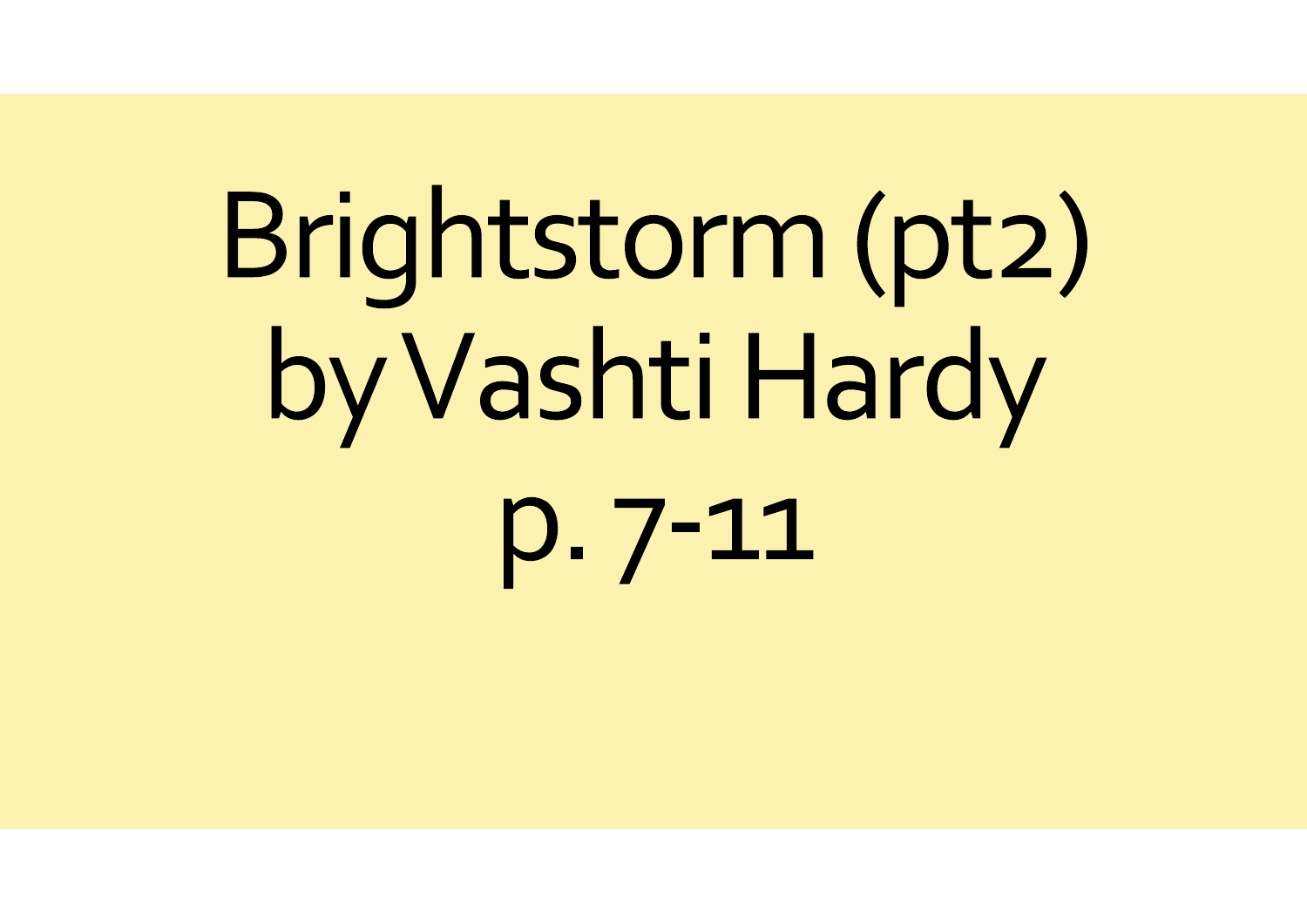## **Vocabulary check**

- It was **vaguely** familiar...
- ...and *pursed* her lips...
- ...she had an animal *draped* around her neck.
- 
- 
- **Vocabulary check**<br>• It was *yaguely* familiar...<br>• …and *pursed* her lips…<br>• …she had an animal <u>draped</u> around her neck.<br>• …and her *gaze flickered* between them…<br>• …and there was rare *glimpse* of *warmth*, or was it a • ...and there was rare *glimpse* of warmth, or was it a *glimmer* of *pity*?
- He's *perished* in the Third Continent...
- ...his head resting in the *indentation* on the cushion...

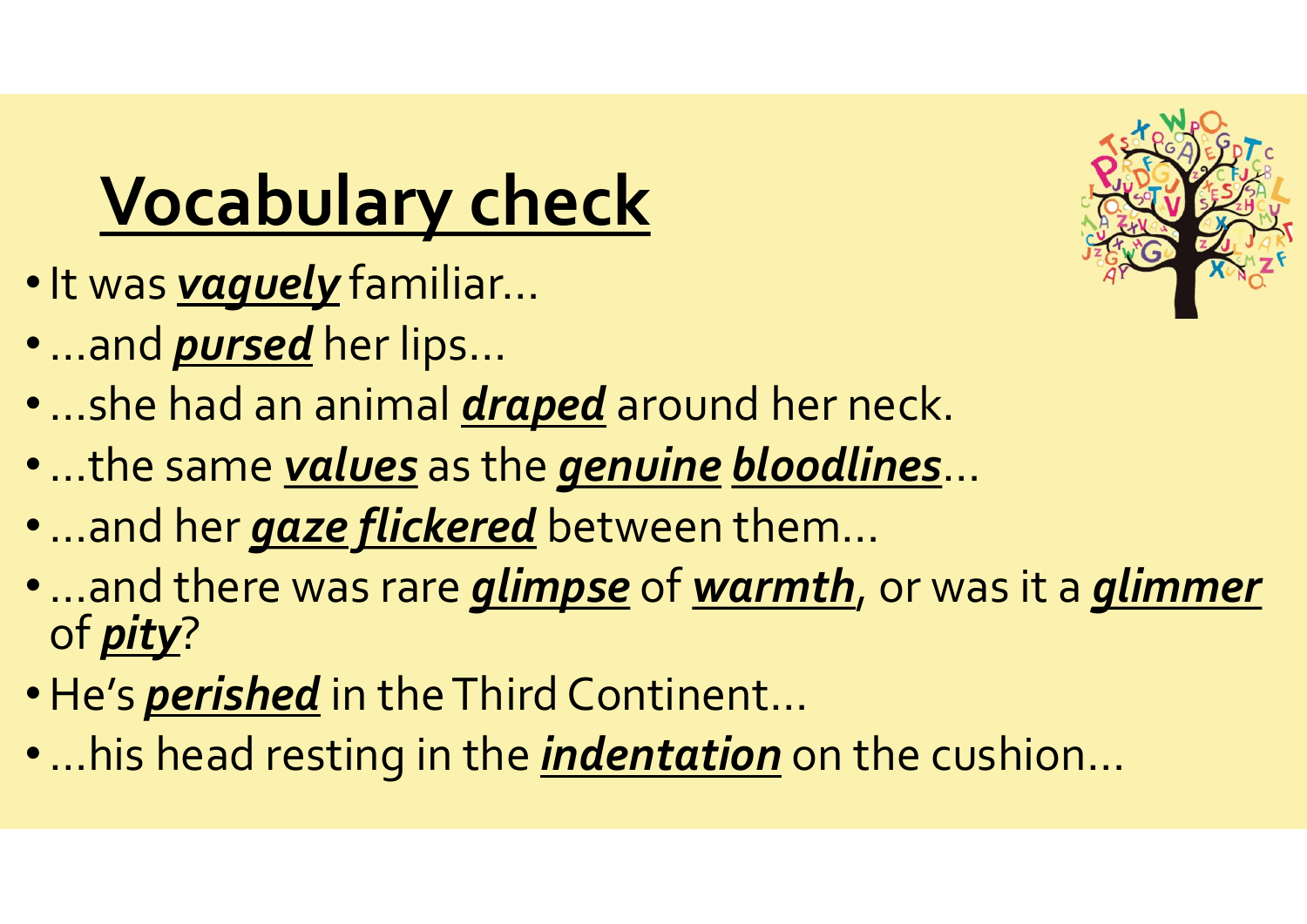# Quick-fire questions

- What was the visitors name?
- Who did Arthur think the visitor was here to talk about?
- What did Maudie think the animal was?
- Was the meeting a long one?
- Why was Arthur and Maudie's father not returning?
- Where did Arthur and Maudie spend that night?
- What was their Sky-Ship called?

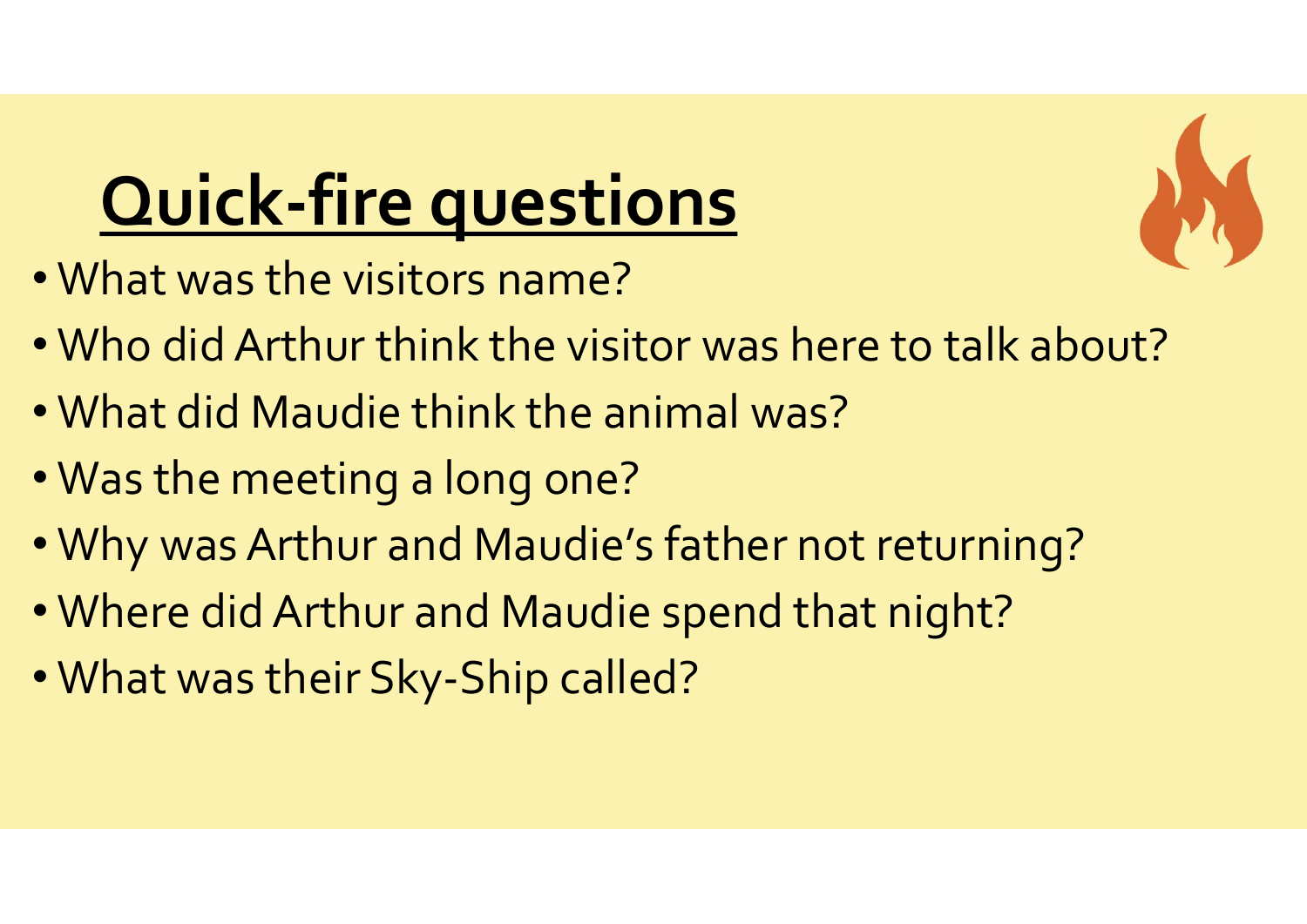

# Independent task

#### Order these events (based on how they occurred in the text):

- Arty and Maud decide to spend the night in the library
	- Madame Gainsford hurries out of the house
		- Maud tells Arthur she misses their father.
			- Madame Gainsford introduces herself
- Mistress Poacher tells the twins what has happened to their father
	- Mistress Poacher doesn't allow the twins into the meeting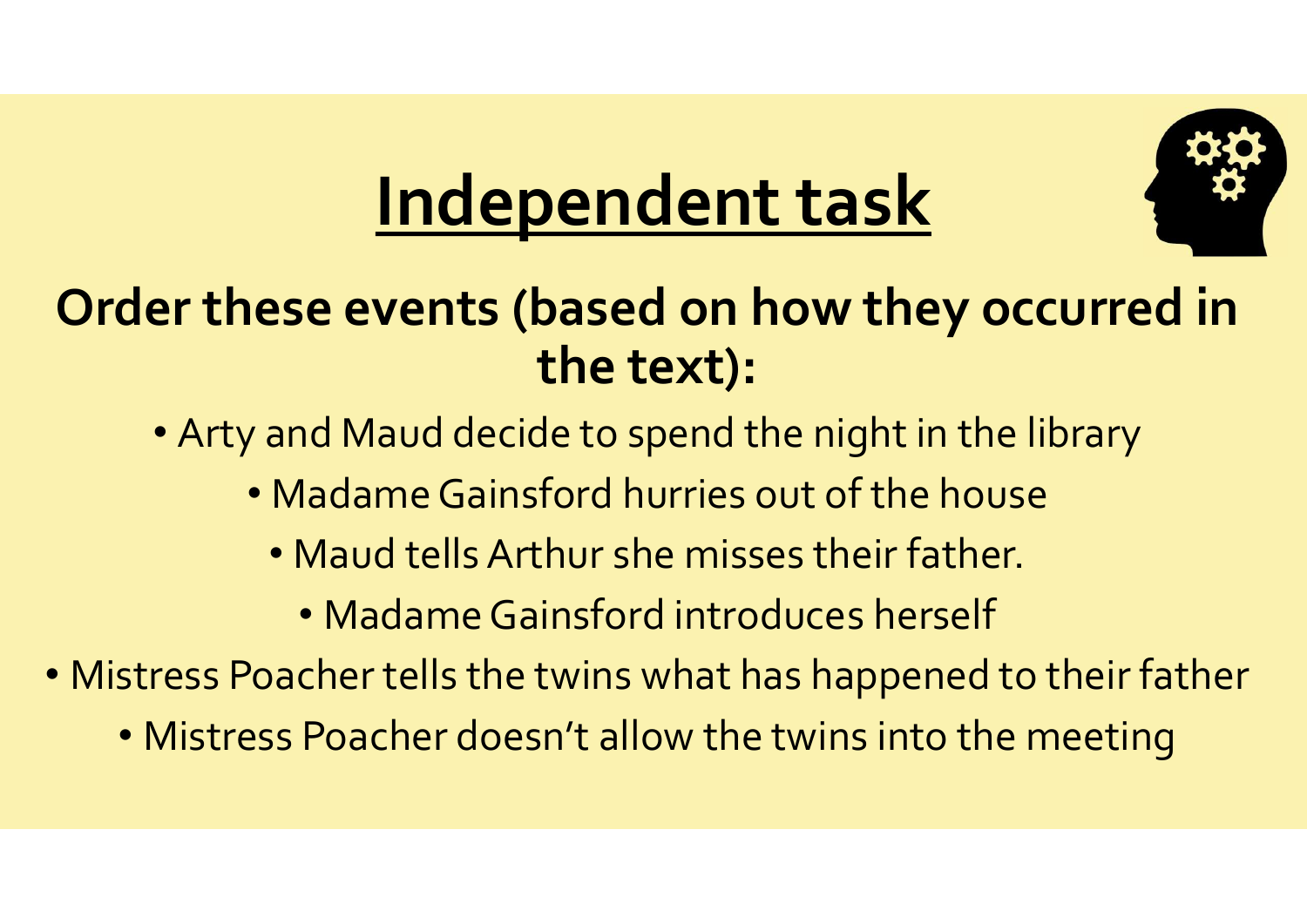## Partner talk



- 
- -
- 
- 

What could the questions have been?